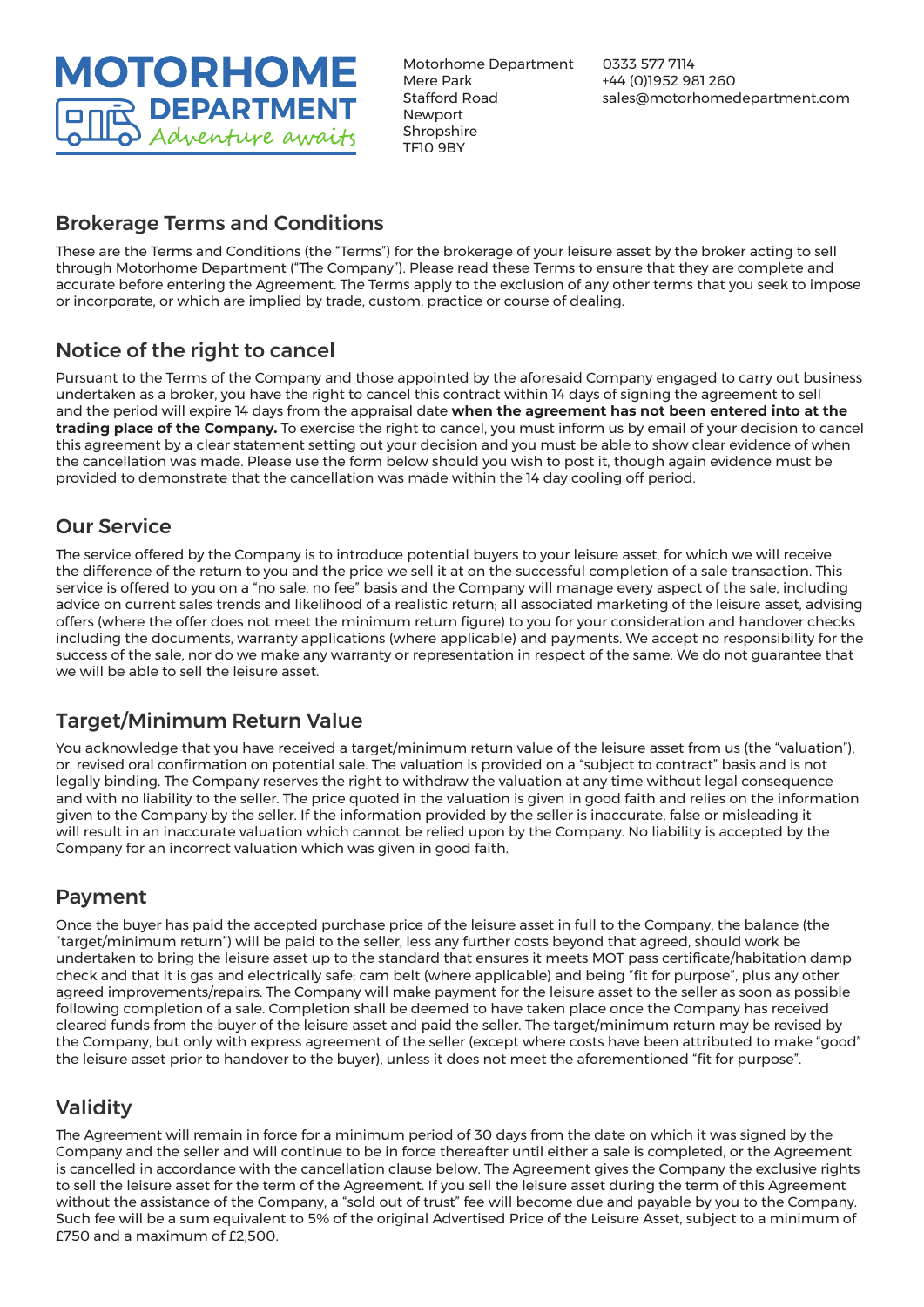### Seller Warranties

The seller expressly warrants that;

- 1. all of the information supplied during the valuation process is accurate and true
- 2. the leisure asset is not subject to undisclosed finance
- 3. to the best of his/her knowledge and belief the leisure asset has not been an insurance write-off or involved in any other serious accident or incident that required substantial repairs unless advised to the Company in writing
- 4. the mileage reading (where applicable) on the leisure asset is true and accurate and that the odometer has not, to the best of his/her knowledge and belief, been altered
- 5. there are no undisclosed physical defects with the leisure asset
- 6. there are no undisclosed title defects with the leisure asset
- 7. he/she is the legal owner of the leisure asset, has the right to transfer the full unencumbered legal title and full ownership of the leisure asset to the buyer; and
- 8. no other person or entity has any claim to the leisure asset.

### Leisure Assets Subject to Finance

It is the responsibility of the seller to disclose any existing finance associated with the leisure asset. The Company may agree to settle the existing finance in lieu of payment, or part payment, of the leisure asset for the seller at its absolute discretion, on behalf of the buyer. If the agreed sale price of the leisure asset is lower than the settlement figure required to fully settle the outstanding finance on the leisure asset; the seller must pay the Company the difference between the settlement figure and the figure required by the Company, less costs, in advance of the Company settling of the outstanding balance on the finance and prior to handover of the leisure asset. The seller remains liable to the finance company, in respect of the finance at all times until the credit agreement has been legally terminated. The Company does not accept any liability with respect to the related finance at any time or for any reason. The Company will use its reasonable endeavours to pay off the settlement sum on or before the due date. However, it is the seller's responsibility to ensure the Company is made aware of any such due date and no liability is accepted if payment cannot be made or is not made by the due date.

# Appraisal

The leisure asset will be inspected by a representative of the Company prior to completion of the seller agreement. A revised valuation may be offered where the leisure asset does not comply with the information provided during the valuation process, where the condition is such that it has a substantial impact on the value of the leisure asset or other factors not disclosed which affect the valuation. Where there is a satellite dish, aerial, air conditioning system, solar panel or any such accessory fitted that is not tested on initial inspection, any repairs to ensure that it functions as per its designated use, shall be at the sellers' expense.

### Commission

When a sale is agreed, the Seller agrees to accept the Target/Minimum Return Figure, less any other costs that have been incurred. Our commission takes the form of a buyer premium which will have already been deducted from the gross sale price when you are presented with offers. Our commission becomes due and payable when a sale is agreed. For clarity, a sale is agreed when we have presented an offer to you, which you accept verbally or by any other means, or when the target/minimum return valuation is met. The net return to the Seller (the "Valuation") may be less on the day of handover if there is a fault/defect/damage beyond that agreed at the time of Valuation. Furthermore, if it is proved that a pre-existing fault/defect/damage (un-detected on inspection by either the habitation or mechanical services) then becomes apparent within 30 days after/prior to the handover, there may be a full refund required/costs to rectify the fault/defect/damage. In the case of the latter, it will be carried out by the same services that inspected the leisure asset prior to handover, where possible.

### Our costs to sell

When a sale is agreed, the seller agrees to accept the target/minimum return figure, less any other costs that have been incurred. Our profit for the sale takes the form of a buyer premium which will have already been deducted from the gross sale price when you are presented with offers. Our payment becomes due and payable when a sale is agreed. For clarity, a sale is agreed when we have presented an offer to you, which you accept verbally or by any other means, or when the target/minimum return valuation is met. The net return to the seller (the "valuation") may be less on the day of handover if there is a fault/defect/damage beyond that agreed at the time of valuation.

Furthermore, if it is proven that a pre-existing fault/defect/damage (un-disclosed by the seller or un-detected on inspection by either the habitation or mechanical services) becomes apparent within 30 days of the buyer taking ownership or within 30 days prior to the handover; it may be necessary for a full refund to be made to the buyer. In the event of a full refund being made to the buyer, the seller agrees to return the net return ("valuation") to the Company,